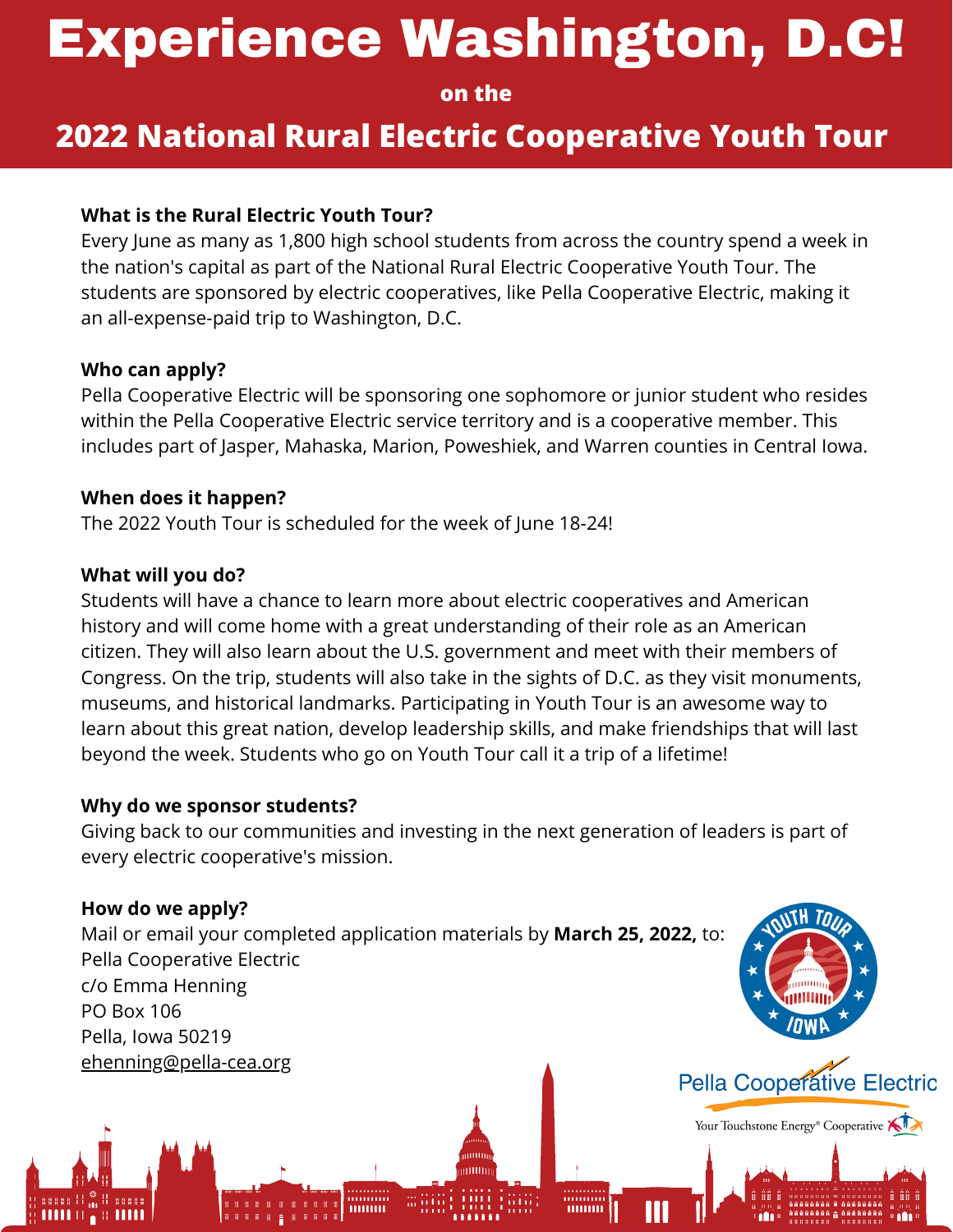## **2022 National Rural Electric Cooperative Youth Tour Application**

## **Student Information**

| <b>Student Name:</b>                                                           |           |
|--------------------------------------------------------------------------------|-----------|
| Home Address:                                                                  |           |
| City:                                                                          | Zip Code: |
| <b>Phone Number:</b>                                                           |           |
| Email Address:                                                                 |           |
| Pella Cooperative Electric Account Number:                                     |           |
| Parents/Guardians:                                                             |           |
| High School:                                                                   |           |
| Verify you are a high school sophomore/junior for the 2021-2022 school year:   |           |
| Yes:                                                                           | No:       |
| If chosen, will you be able to participate in the Washington, D.C. Youth Tour? |           |
| Yes:                                                                           | No:       |
| Signature:                                                                     |           |
| Parent/Guardian Signature:                                                     |           |

#### Requirements:

- 1.Student must be enrolled as a sophomore or junior in high school or currently hold the status equivalent to a sophomore or junior in an accredited home-based school.
- 2. Applicant's parents or legal guardians must reside in the Pella Cooperative Electric's service territory. Member's account number must be in the parent or legal guardian's name.
- **Applicant must submit an essay with a minimum of 250 words** on the topic "*Why* 3. *Cooperatives are important and how the Cooperative business model differs from other electric companies."* Applicant must submit attached and completed questionnaire.
- Finalists may be asked to be interviewed to determine a winner. The winner will be 4. asked to share their experiences during the Pella Cooperative Annual Meeting and at a regular monthly Board meeting.